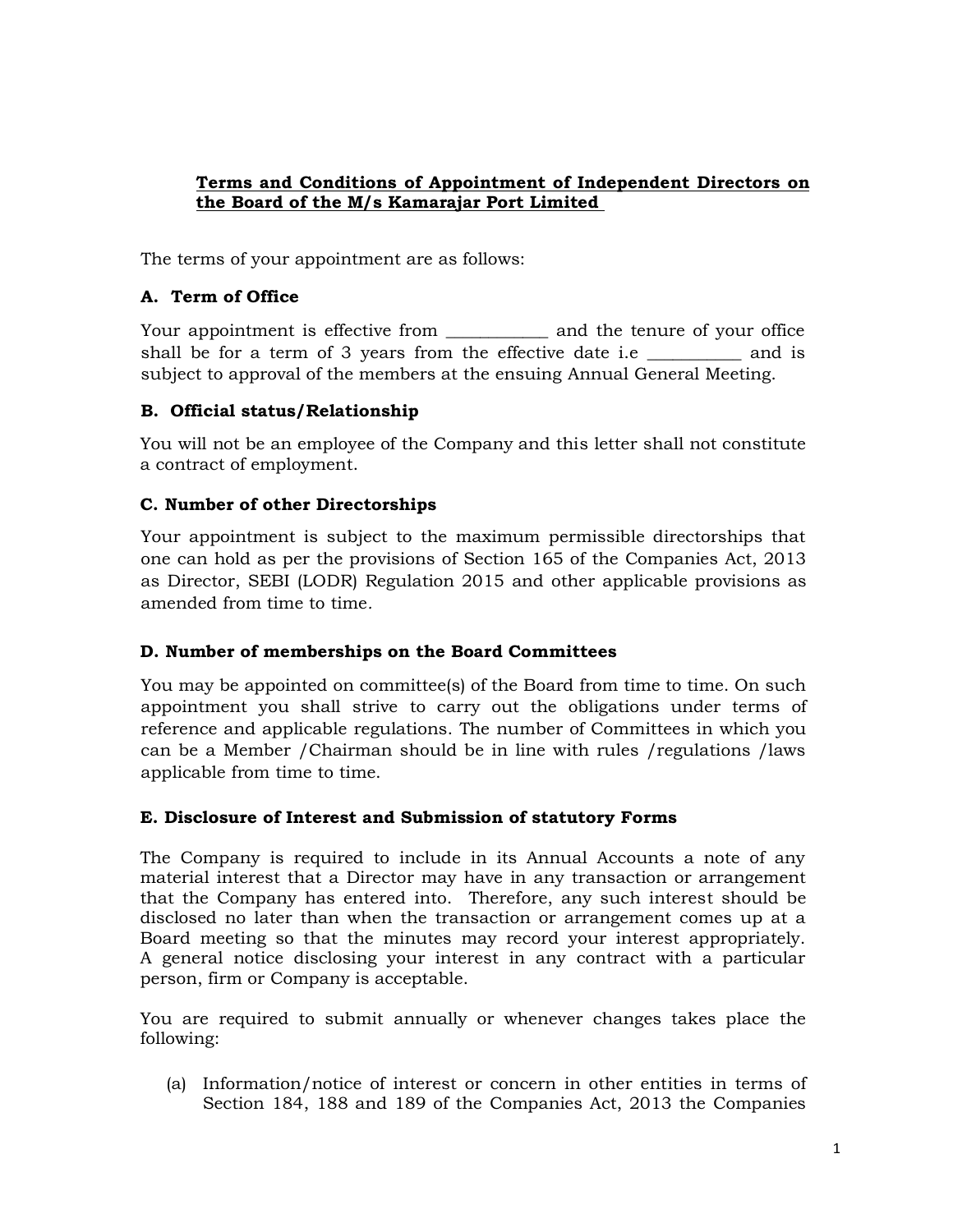(Appointment and Qualification of Directors) Rules 2014, the Companies (Meetings of Board and its Powers) Rules, 2014.

- (b) Declaration to the Board that you meet the criteria of independence specified under Section 149(6) of the Companies Act, 2013, read with relevant rules, pursuant to Section 149(7) of the Companies Act, 2013.
- (c) Compliance Report on 'Code of Conduct and Business Ethics for Board Members and Senior Management' in terms of Corporate Governance Guidelines.
- (d) Notice of disqualification, if any in terms of Section 164(2) and rule 14(1) of Companies (Appointment and Qualification of Directors) Rules, 2014 of the Companies Act, 2013 in Form DIR-8.
- (e) IICA Membership renewal acknowledgment every year as pursuant to Rule 6 (1) & (2) of Companies (Appointment and Qualification of Directors) Fifth Amendment Rules, 2019, Independent Director holding office shall from time to time take steps to renew the membership of IICA data bank within a period of thirty days from the date of expiry of the period up to which the name of the individual was applied for inclusion in the data bank till he/she continues to hold the office of an Independent Director in any Company.
- (f) Pursuant to SEBI (Prohibition of Insider Trading) Regulations, 2015,
	- Disclosure of details of Securities held on appointment as Director or upon becoming a Promoter of a listed Company and other such persons as specified in Regulations.
	- Disclosure of details of Securities acquired or disposed, whether in one transaction or a series of transactions over any calendar quarter aggregating to a traded value in excess of ten lakh rupees or such other value as may be specified or stipulated by way of amendment, within two trading days of such transaction.
	- Disclosure of the names of the Designated Person's Immediate Relatives (as defined in the Company's Internal Code of Conduct for Regulating, Monitoring and Reporting of Trades) and providing other undertakings in prescribed format.
	- Pre-trading approval shall be obtained from Compliance Officer, if you intend to Trade in the Securities of the Company when the Trading Window is open, for an aggregate trade value, whether in one transaction or a series of transactions within any financial year exceeding Rs. 1,50,000/-.

#### **F. Roles and Responsibilities**

Your role and duties will be those normally required of a non-executive Independent Director under the Companies Act, 2013 and other applicable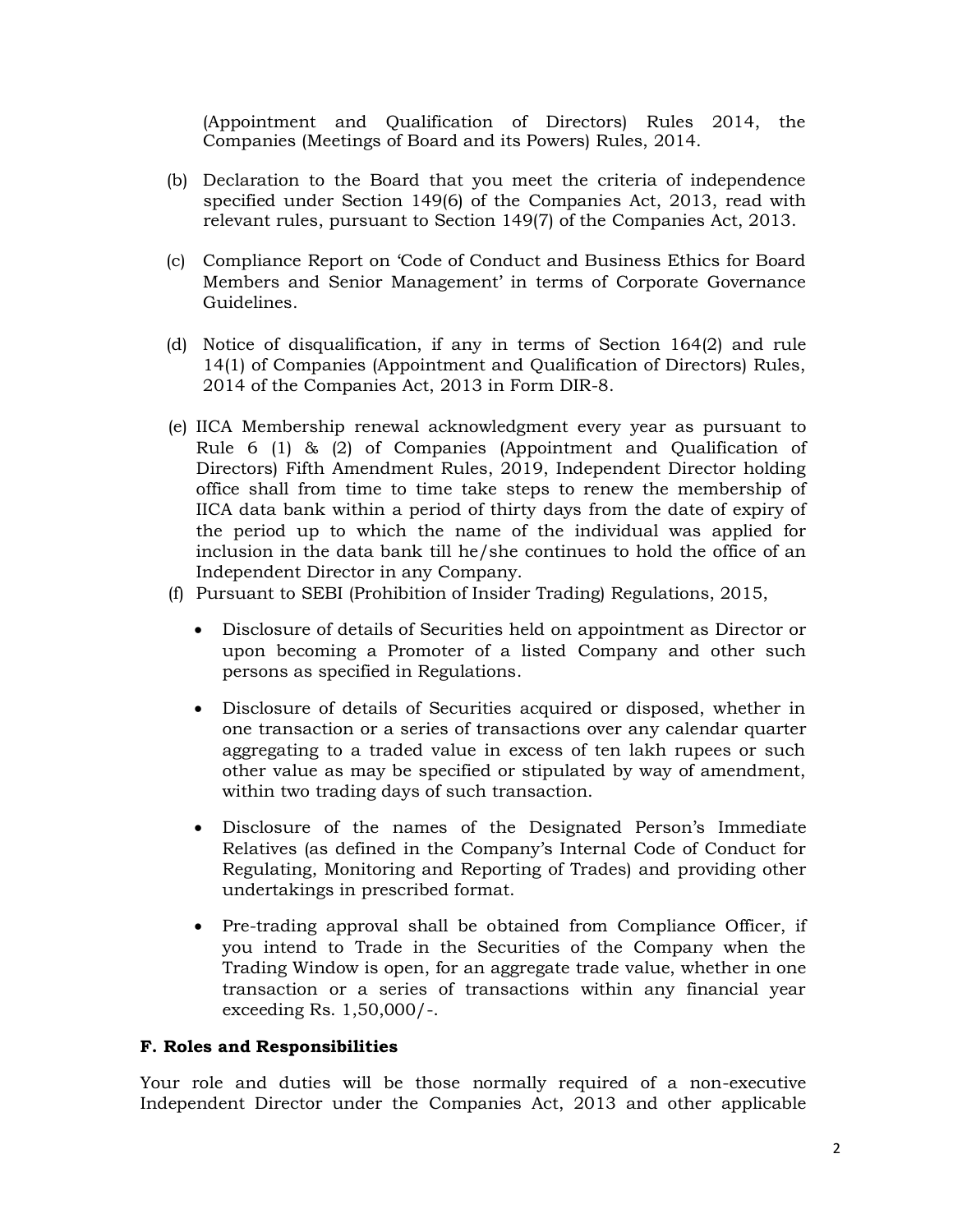Rules and Regulations including SEBI Listing Regulations, Circulars and any amendments thereto. There are certain duties prescribed for all Directors, both executive & non executive, which are fiduciary in nature and are as under:

- Subject to the provisions of the Companies Act, 2013, you shall act in accordance with the Company's Articles of Association.
- You shall act in good faith in order to promote the objects of the Company for the benefit of its members as a whole, and in the best interest of the Company, its employees, the shareholders, the community and for the protection of environment.
- You shall discharge your duties with due and reasonable care, skill and diligence and shall exercise independent judgement with due regard to applicable laws.
- You shall not involve yourself in a situation in which you may have a direct or indirect conflict of interest or possibly may conflict with the interest of the Company.
- You shall not achieve or attempt to achieve any undue gain or advantage either to yourself or to your relatives, partners or associates.
- You shall not assign your office as Director and any assignments so made shall be void.

In addition to the above requirements, your role, functions and duties as Independent Director of the Company shall be in accordance with the Code for Independent Directors prescribed under the Companies Act, 2013.

You will be held liable in respect of such acts of omission/commission by a Company which had occurred with your knowledge, attributable through Board processes and with your consent or where you did not act diligently with respect to the provisions contained in the Companies Act, 2013 as well as the listing regulations. You do not have authority to commit the Company in any way.

Your attention is drawn to the requirements of Company's 'Internal Code of Conduct for Designated Persons and their Immediate Relatives' under SEBI (Prohibition of Insider Trading) Regulations, 2015 which is concerned with disclosure of price sensitive information and dealing in the securities of KPL.

You should not make any statements on behalf of the Company or anything concerning the Company to the media, financial institutions, or anyone associated with the stock market or investor community without the express authorisation of the Board. Please note that all media enquiries concerning the Company must be referred immediately to the Chairman of the Company. Further, you shall not take any step or action that will bring or likely to bring disrepute to the Company or affect the Company's interest adversely.

## **G. Remuneration**

a) You will be entitled to be paid sitting fees for attending each Board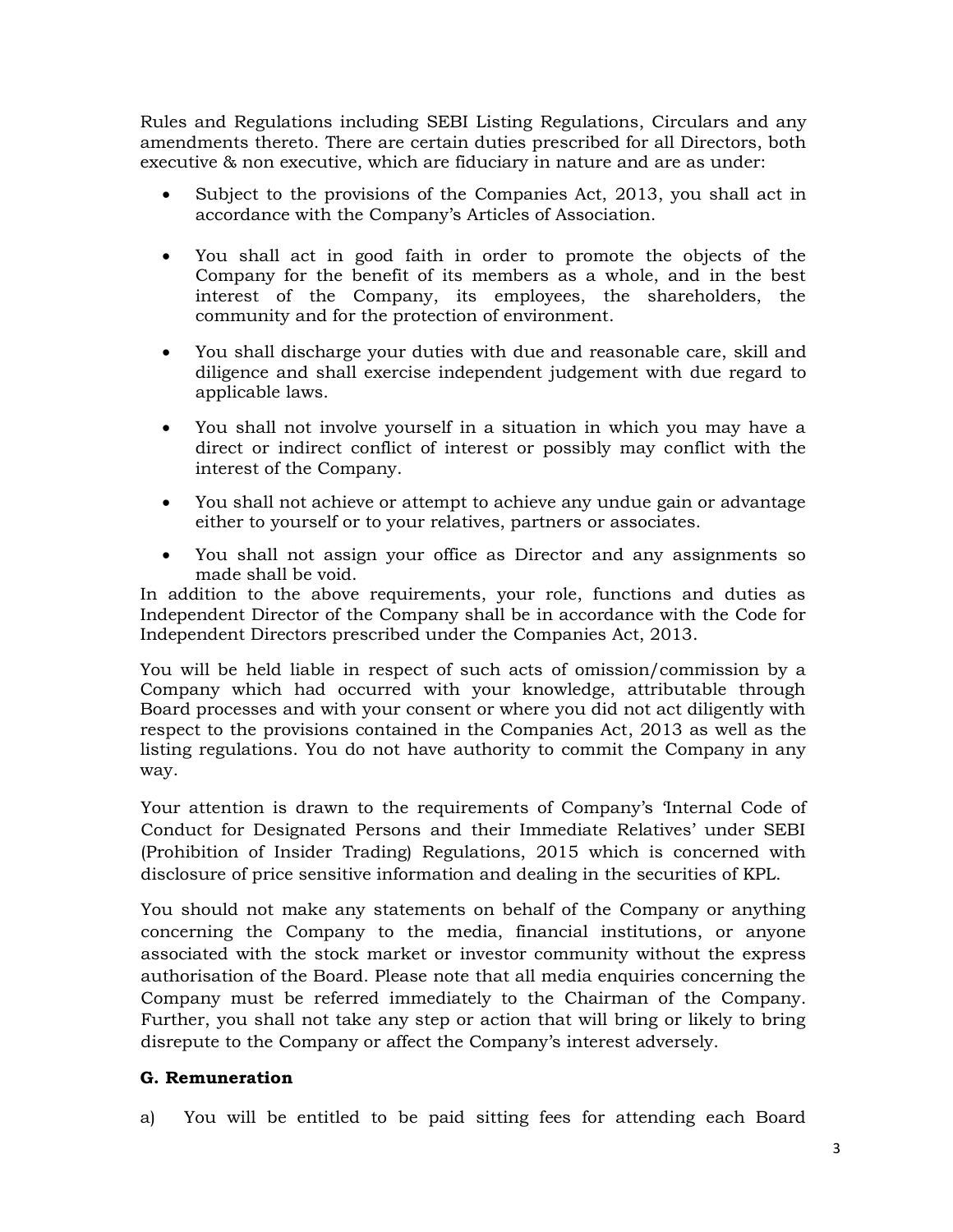Meeting and Board Level Committee Meeting(s).

- b) The sitting fees presently payable is Rs.10,000/- per meeting of the Board and Board level Committee meeting subject to deduction of tax at source.
- c) In addition to the remuneration described above, the Company will, for the period of your appointment, reimburse for travel, hotel and other incidental expenses incurred by you while performing your role and duties as per the policy of the Company.
- d) You shall not be entitled to receive any remuneration other than the aforesaid fee and reimbursement of expenses, for attending the meetings of the Board or any committee thereof or for any other purpose as decided by the Board.

### **H. Familiarisation / Training programme**

Company would undertake /sponsor training programs for Board Members from time to time for enriching and updating their knowledge on the trade, industry and legal environment pertaining to the Company. You may be invited to attend ongoing training and familiarization sessions, including briefings from management and site visits which will enable you to take informed decisions during the discharge of your duties. We request you to attend the same.

### **I. Confidentiality**

All information acquired during your tenure will be kept as confidential and shall not be released, either during your appointment or following cessation of term/tenure to third parties without prior clearance from CMD, KPL unless required by law or by the rules of any stock exchange or regulatory body. You shall use such information for the performance of your duties as a Director or as required under law and you shall not use the same to gain advantage for yourself or others, or to the detriment of the Company.

## **J. Board's expectation from Independent Director:**

You are expected to participate in the familiarization programme of the Company to get acquainted with the Company's operations and business.

As a Non-Executive Director, you are expected to bring objectivity and independence of view to the Board's discussions and to provide the Board with effective leadership in relation to the Company's Strategy, Performance, Risk Management, as well as ensuring high standards of financial probity and Corporate Governance.

Further, the Board expects your regular attendance at the meetings of the Board and its Committees in addition to the shareholders meeting. You are expected to devote sufficient time as appropriate to discharge your duties effectively to meet the expectations from your role to the satisfaction of the Board.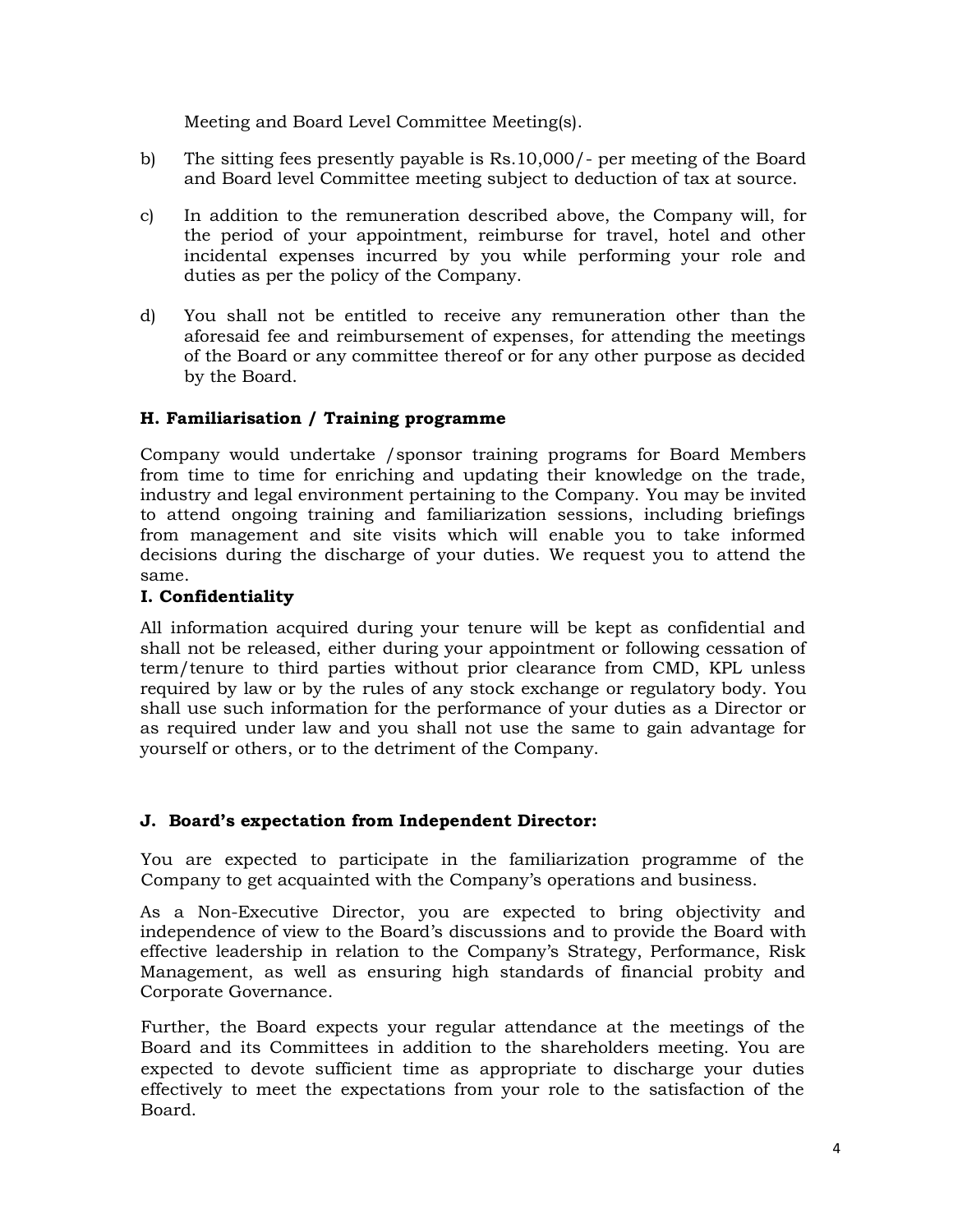#### **K. Code of Business Ethics**

We request you to adhere to the Code of Ethics and the following:

- a) Uphold ethical standards of integrity and probity;
- b) Act objectively and constructively while exercising your duties;
- c) Exercise your responsibilities in a bona fide manner in the interest of the Company;
- d) Devote sufficient time and attention to your professional obligations for informed and balanced decision making;
- e) Not allow any extraneous considerations that will vitiate your exercise of objective independent judgement in the paramount interest of the Company as a whole, while concurring in or dissenting from the collective judgement of the Board in its decision making;
- f) Not abuse your position to the detriment of the Company or its shareholders or for the purpose of gaining direct or indirect personal advantage or advantage for any associated person;
- g) Refrain from any action that would lead to loss of your independence;
- h) Assist the Company in implementing the best corporate governance practices;
- i) Where circumstances arise which make you lose your independence, you must immediately inform the Board.

### **L. Separate Meeting of Independent Directors**

Independent Directors shall hold at least one meeting in a year.

### **M. Company Records and Other Property**

You shall, immediately on request at any time and from time to time (and in any event, on termination /expiry of your appointment with the Company), immediately deliver to the Company or its authorised representatives, confidential information, documents, electronic gadgets, if any, which may be in your possession or control.

### **N. Resignation and Termination**

You may resign as an Independent Director of the Company at any time and should you wish to do so, you are requested to serve a written notice stating the reasons for resignation. The resignation shall take effect from the date on which the notice is received by the Company or the date, if any, specified by you in the notice, whichever is later.